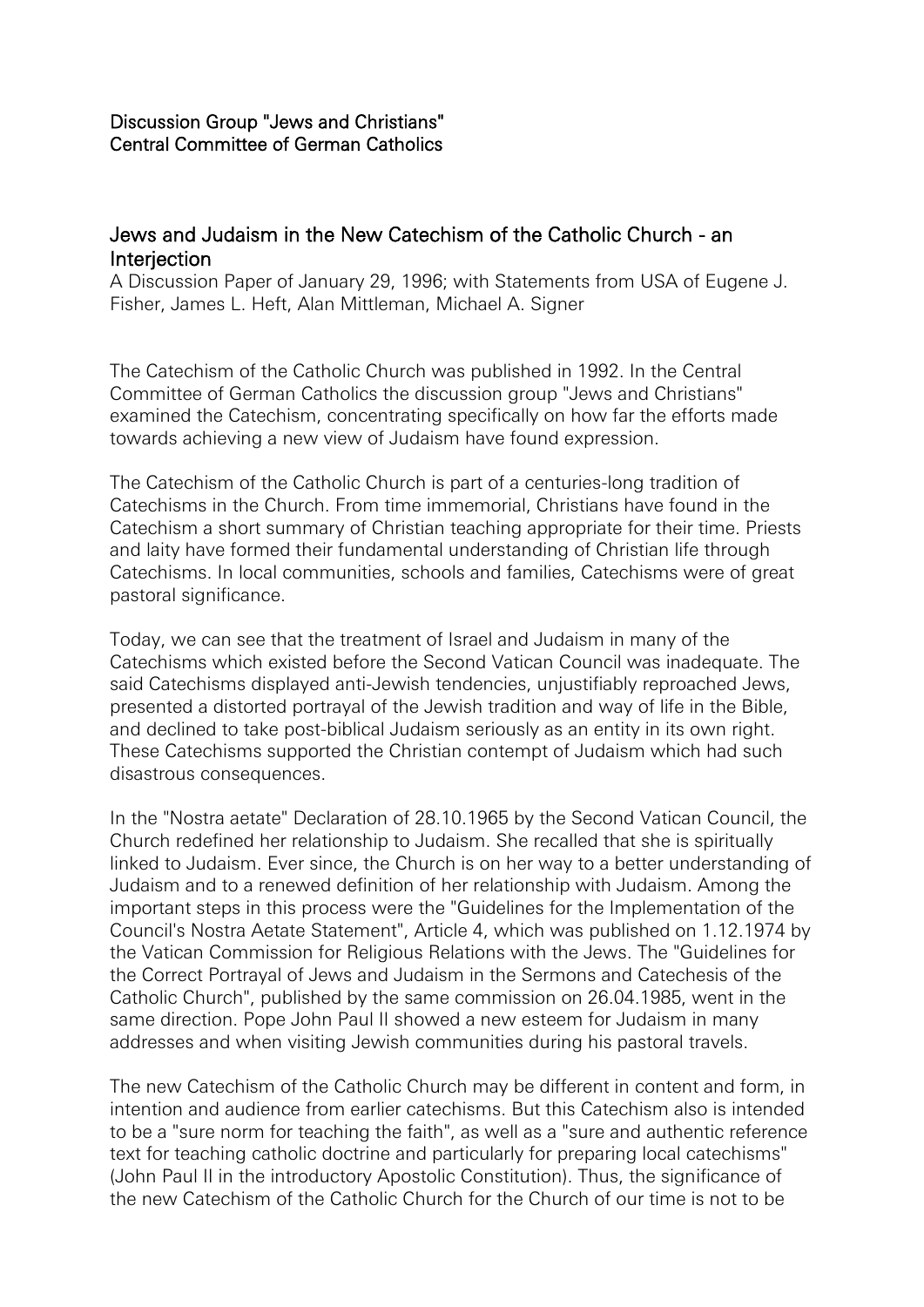underestimated. In the ongoing present discussion of the Catechism of the Catholic Church, reference has not only been made to its positive moments but also to weaknesses therein. Our discussion group also wishes to present a multi-faceted critique regarding our topic.

When the Catechism of the Catholic Church explicitly discusses Judaism, it should be noted that it does not return to positions preceding the statements of the Council on Jews and the relationship of the Church towards Judaism. It is clearly stated that Jesus was a Jew and that he held the Torah in honour (423, 577). The Pharisees and Jesus' relationship with them are presented in a nuanced way (579, 595). In the paragraph entitled "The Relationship of the Church to the Jewish People" (839), the Catechism of the Catholic Church explicitly quotes the Council and mentions the irrevocability of the choice of Israel (121, 839). Above all, it is explicitly stated that the Jews are not collectively responsible for the death of Jesus (597). Occasionally, references are made to the significance of present-day Jewish life for a better understanding of the Christian Liturgy (1096). These and other statements are a hopeful indication of the earnestness with which the Church wishes to renew her relationship with Judaism.

However, with regard to certain other important points, the Catechism of the Catholic Church fails to fulfill expectations which are demanded of it today. An appropriate positive picture of Judaism as the older sister of Christianity is lacking. Love of God and of one's neighbour as the center of Jewish existence, regard for the Torah, the hallowing of God's Name and the hallowing of daily life, also in postbiblical Judaism, are not mentioned. Moreover, the Catechism of the Catholic Church fails to indicate the presence of things Jewish within Christianity. If reference is made, however, to a Jewish presence within Christianity, it is done in such a way that the Jewish aspect loses its intrinsic value or appears as merely a preliminary stage of Christianity. The words of Pope John Paul II on his visit to the great synagogue of Rome on 13.4.1986 seem to have been forgotten here: "For us, the Jewish religion is not an external phenomenon but belongs in some way to the internal reality of our religion". Thus, our relationship with Judaism is different to our relationship with any other religion.

The living relationship between the Church and Judaism could have been shown in all four sections of the Catechism of the Catholic Church (Creed, Sacraments, Ethics, Prayer). It is true that central contents of all four sections, although individually in very different ways, are developed from the "Old Testament", the Jewish Bible, as irrefutable foundations of Christian belief and life. But these contents are not presented as common beliefs of Jews and Christians whenever that would be true. Thus, to name just a few examples, in the paragraphs relating to the teaching about God, there is no reference to the fact that faith in the one God (200), who is gracious and merciful (210, 211) is also the faith of present-day Judaism. This emerged in exemplary fashion in the Catholic Catechism for Adults, which was published by the German Bishops' Conference in 1985 (63, 75). One also looks in vain for a reference to Judaism in the statements about the Decalogue and the Commandment of Love (2055). The relationship between the "Our Father" (2765) and the Eucharist, on the one hand, and current Jewish prayers and feasts, on the other, is scarcely hinted at.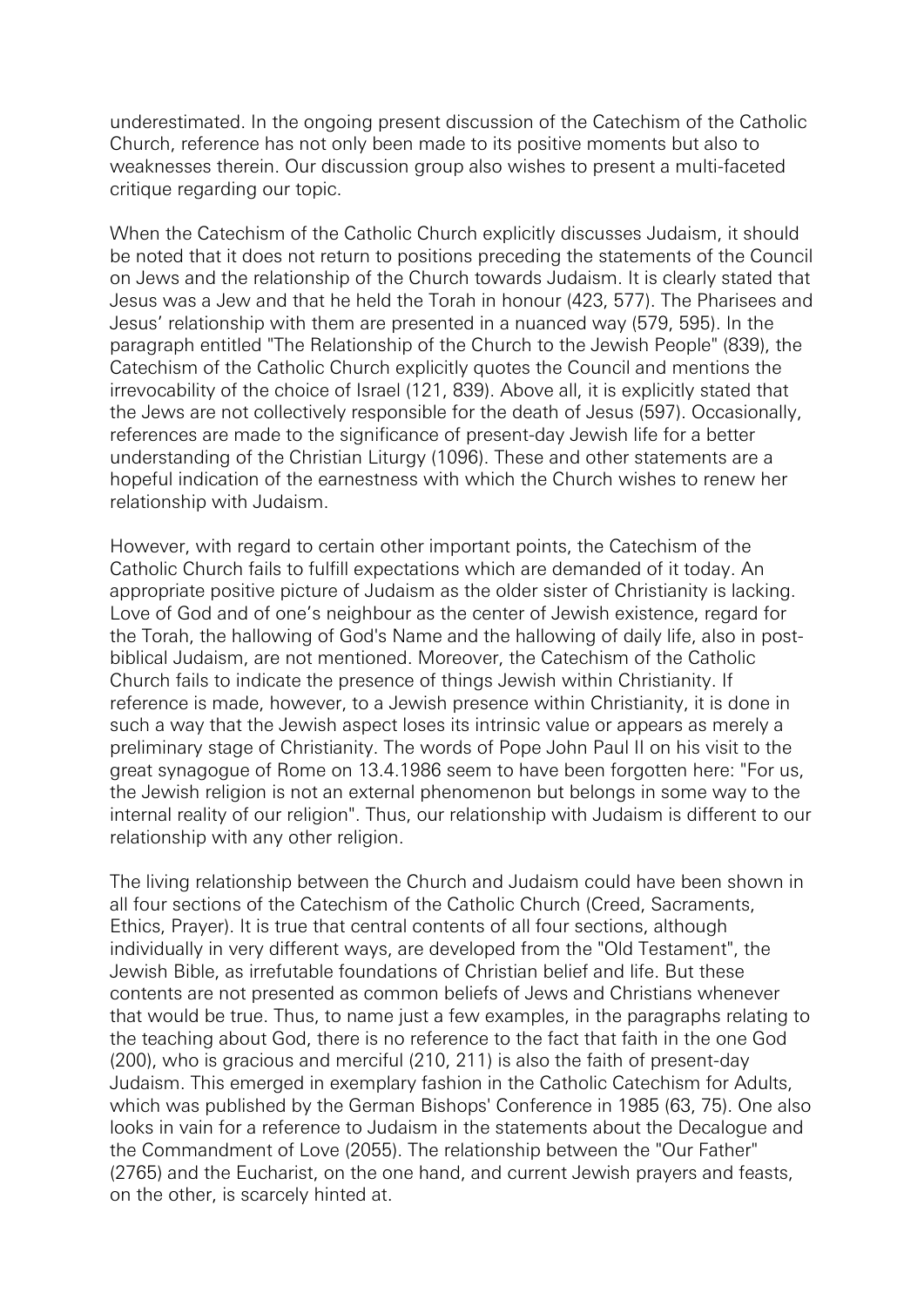The Catechism of the Catholic Church obviously finds it difficult to recognize postbiblical Judaism as an independent entity next to the Church in the history of salvation and, in particular, as the people of the covenant which was never revoked by God. This is less obvious in paragraphs dealing specifically with Judaism than in paragraphs dealing with the Church, where the Catechism speaks as if Judaism did not exist, even though such reference would be necessary from the very nature of things.

When the Catechism of the Catholic Church does speak of the relationship between Judaism/Israel on the one hand and the Church on the other, its language often becomes oscillatory and its theology contradictory. There are passages which come close to the position that was retracted by the Council: that the Church as the "new", authentic people of God has replaced the "old" people of God (674, 761-763). On the one hand, the Catechism claims with the New Testament that Israel's vocation is irrevocable (839), but in other passages it appears that the covenant with Israel has nevertheless been severed and has been replaced by the new and eternal covenant of God in the Church (762). Furthermore, the fact that the Catechism makes the coming of the glorified Messiah to be dependent on the recognition of Jesus by the whole of the now "hard-hearted" (Rom 11,25) Israel, is difficult for Jewish self-understanding to accept, because it makes Jews responsible for the fact that the eschatological times have not yet come (674).

There are three areas in particular where the Catechism of the Catholic Church does not succeed in wholly implementing the will of the Church for renewal. Here deficiencies remain which were already present in earlier Catechisms.

1. The relationship between the two Testaments of the one Christian Bible remains unclear and ambiguous. On the one hand, the value of the revelation of the "Old Testament" as such is repeatedly reinforce (121-123, 129). On the other hand, it is continually relativized. This is due above all to the fact that the Old Testament, with help from a typological method of interpretation contrary to its own intrinsic value (121), appears predominantly as an incomplete early draft ("Typos") which finds its accomplishment only in the New Testament. According to this "typology", what God says in the Old Testament is entirely directed towards the New Testament, and achieves its definitive form only in the New Testament (140). This is clear, for example, in the way certain important themes are presented. Here we can only mention them briefly: the prophetic promises of love have been fulfilled in the new and eternal covenant (2787); the execution of Jesus announces the destruction of the Temple of Jerusalem (586); the literal sense of the ancient Jewish Law is the "severe pedagogue" (Gal 3,24) directing Israel towards Jesus (708); the Law is preparation for the Gospel it offers the New Testament "types" to illustrate the new life according to the Spirit (1964); the Jewish Exile stands in the shadow of the cross and the "holy remnant" which returns from Exile is a figure of the Church (710). When Augustin is quoted as saying that "the New Testament is hidden in the Old, and the Old is revealed in the New", theological reflection on this is lacking (129, 2763). This kind of typology leads necessarily to the view that the Hebrew Bible is an incomplete, preliminary form of the New Testament. In the Catechism of the Catholic Church, typology holds the two Testaments together. Therein lies the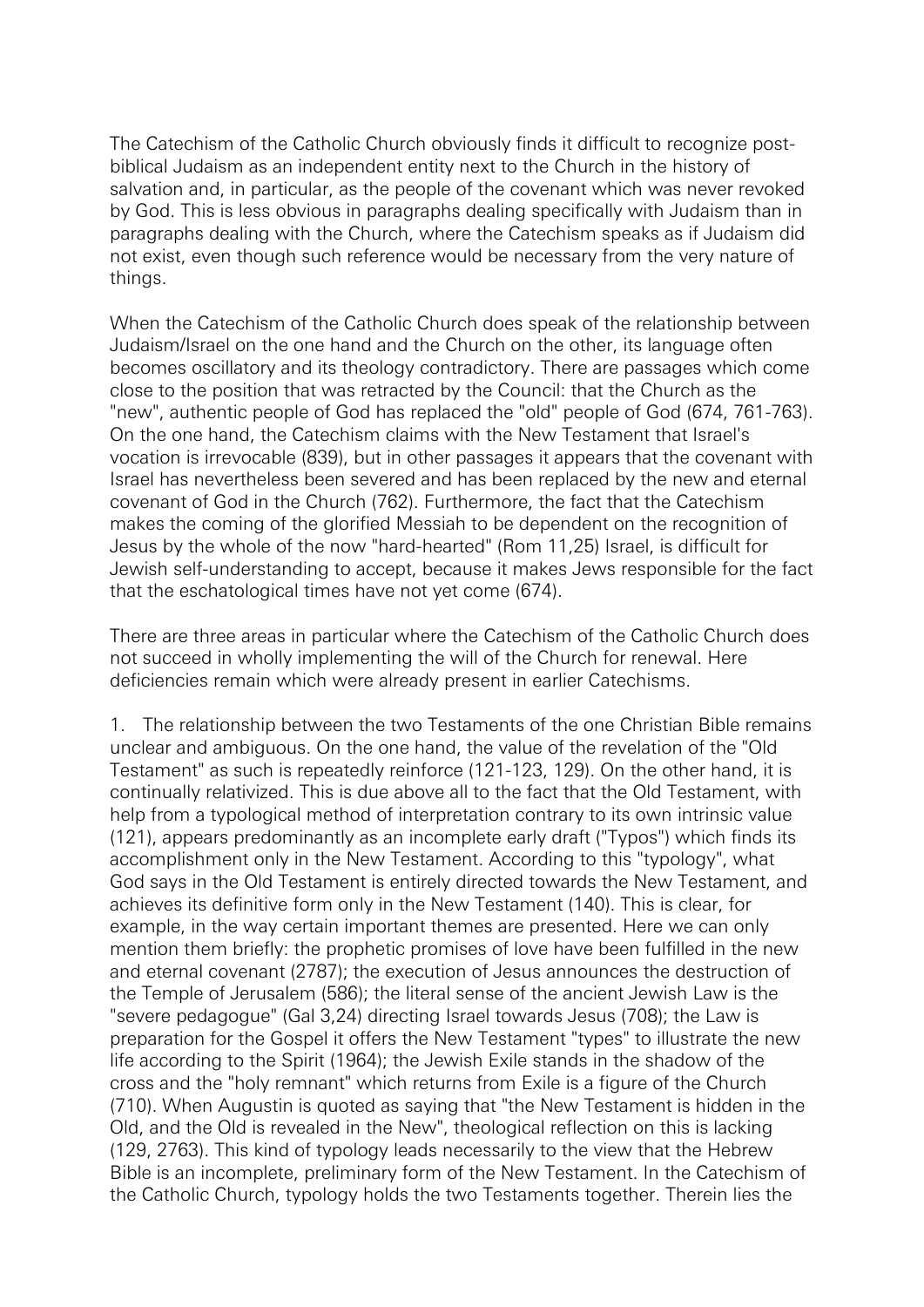danger that the history of biblical Israel and the remembrance of this history, which is constitutive for Judaism, could disappear. Therefore, typology, as it is used here, can be a milder form of the disinheritance of Israel, from which the Church has long taken its leave in other documents.

2. The Church's anti-Judaism is not expressed. Its roots lie in the separation of the early Church from Judaism, and the consequent anti-Jewish polemics that are already present in the New Testament. Through some earlier Catechisms, this anti-Judaism became widespread in the Church. The omission of such an issue is hard to understand today. A Catechism published after the Shoah should have acknowledged the sinful history of previous Catechisms, should have named the effects of this history and should have drawn the necessary consequences from this.

3. The Catechism of the Catholic Church does not make use of the opportunity to present the renewed relationship between Jews and Christians as a sign of hope in the midst of a seemingly unredeemed world, and as a challenge to work, both together and separately, for the coming of the Kingdom of God.

As a summary we may remind the readers of the declaration from 1988 "After 50 years - how can we talk about guilt, suffering, and reconciliation?": "Our wounds can only be healed, if the first steps towards one another can be followed by many steps with one another - steps with one another in the process of working on our sorrow and in the process of atonement, and then, reconciled, steps towards the future. There can only be healing when we can wait together for the Kingdom of God, when we can work for it together and thus can >serve the Lord shoulder to shoulder'." (Zef 3,9)

Translation: Thomas Norris, Maynooth/Ireland and Hanspeter Heinz, Augsburg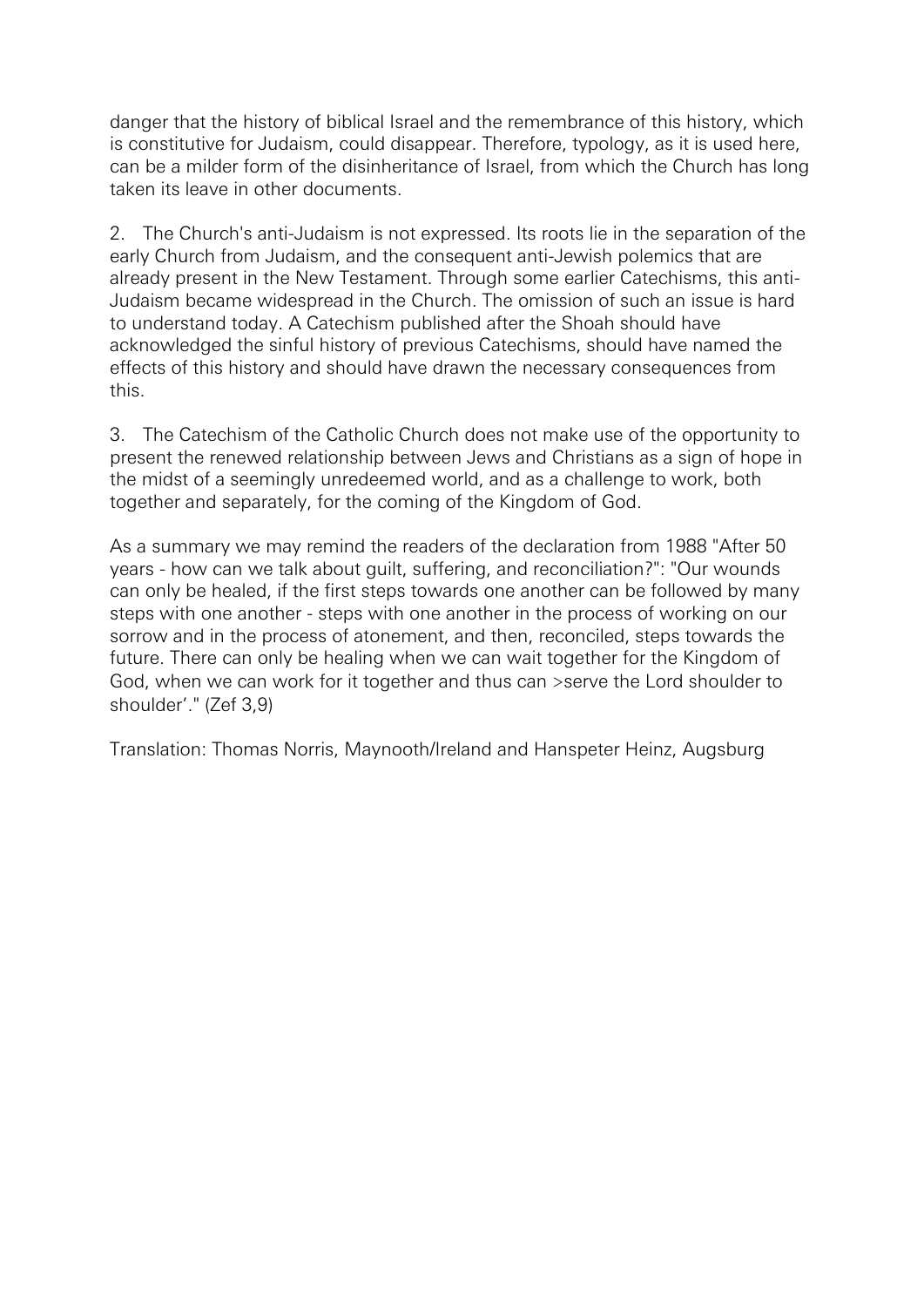# **Statements**

## 1. Eugene J. Fisher

First, I would emphasize the significance of the Central Committee's statement that the Catechism of the Catholic Church (CCC) "does not retreat from the statements of the Second Vatican Council." The CCC is clearly not a document that could have been produced before the Council. It intends not to move forward the theological agenda in Catholic-Jewish relations (or any other field ) but rather to consolidate Conciliar teaching. Pursuing this goal it relies on and refers to subsequent teachings of the Church, such as the two documents of the Holy See's Commission for Religious Relations with the Jews (1974, 1985) cited in the statement of the Central Committee, as well as statements of Pope John Paul II. These documents, then, provide in turn an interpretative and I would say normative frame within which to understand the CCC itself.

In this context, it is important to acknowledge that the CCC devotes not simply a paragraph to debunking the ancient canard of collective Jewish guilt for the death of Jesus, but an entire section developing the catechetical appreciation of Article 4 of the Creed itself " ... suffered under Pontius Pilot, was crucified, died ..." Sections 574-598 provide an extended discussion of why the catechist cannot present "the Jews" as collectively guilty of the death of Jesus, culminating in the citation from the Roman Catechism of the Council of Trent made famous by Jules Isaac in his now classic works on "the teaching of contempt." Theologically, "all sinners were the authors of Christ's Passion", especially we Christians who sin knowing that this is so (598). The collective guilt canard was rightly identified by Professor Isaac and by Nostra Aetate as the heart of the collection of invidious pronouncements on Jews and Judaism over the centuries. It is here dismantled at some length and put to rest.

Second, a number of the Central Committee's criticisms of the CCC cluster around its use of typology and fulfillment theology with regard to the relationship between the Hebrew Scriptures and the New Testament. It is quite true that an opportunity was lost here to tackle head on a set of theological difficulties that the 1985 Notes of the Holy See aptly called "the sign of a problem unresolved." But while the CCC does not resolve the problem, in my opinion, neither should it be seen as inhibiting in any way the creative work of so many leading Christian and Jewish theologians who are at present grappling with it. Typology and fulfillment, in and of themselves, are not the problem. One can find typology in Jewish tradition and even within the Hebrew Bible. And "fulfillment" is a necessary theological statement in the New Testament and in Christian liturgy.

The problem, as I understand it, is the presumption that a typological or fulfillment understanding of the Hebrew Scripture will necessarily preclude other understandings, such as the biblical critical, rabbinic, or even mystical understandings. The CCC, following the 1985 Notes and Dei Verbum clearly says it does not. The fact that the CCC does not embody this principle in its own uses of Scripture does not lessen the validity of the principle itself. We as Christians can and must learn to "profit discerningly", in the words of the 1985 Notes from Jewish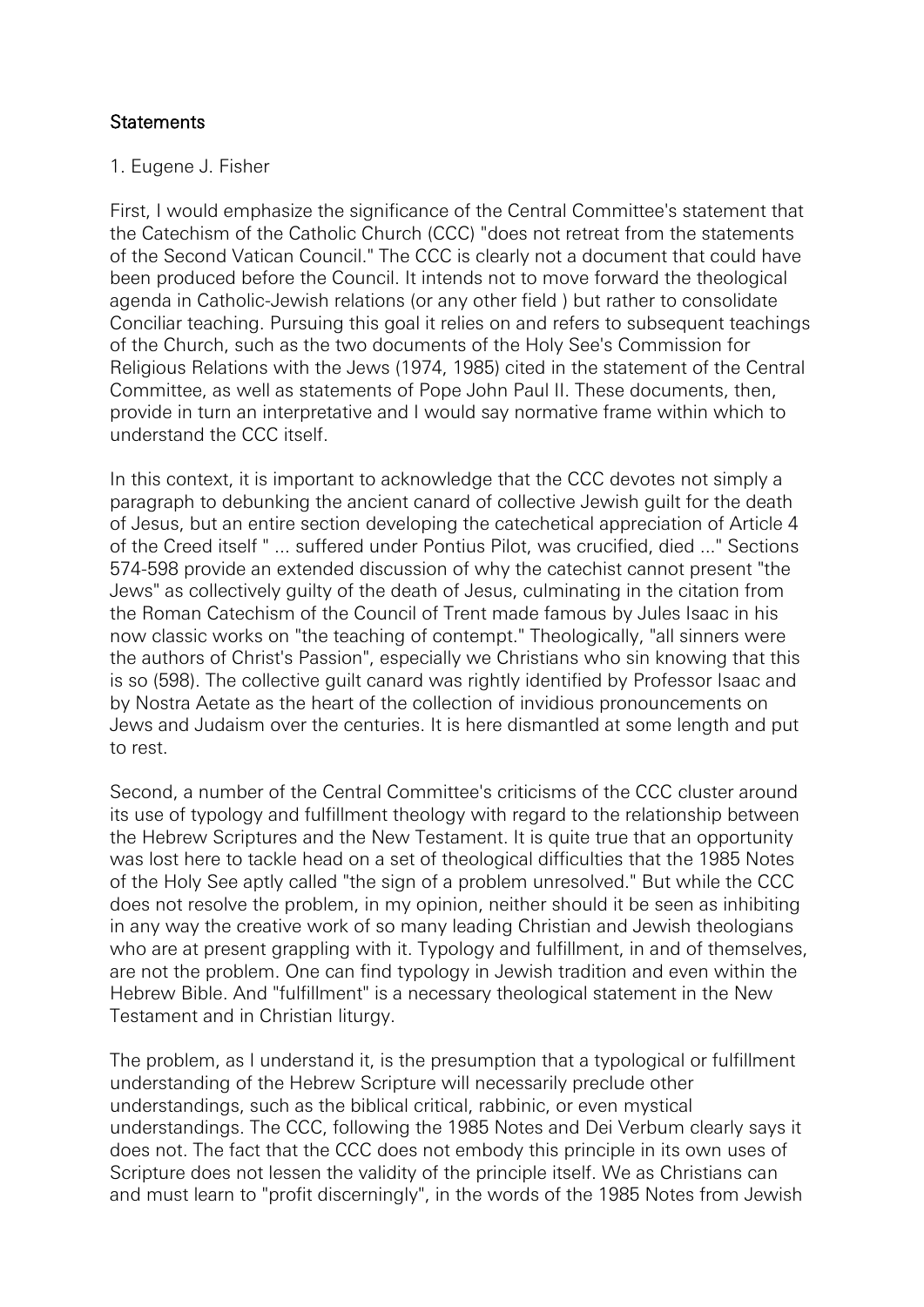traditional and contemporary understandings of their Bible. It would be a mistake, in my view, to read the CCC as in any way closing the door on this crucial work of the dialogue, and the effort to integrate the results of the dialogue into the "mainstream" of Catholic education at all levels.

I would quibble, therefore, with some of the phrasings in the Central Committee statement such as the charge that because the CCC sees in biblical Judaism prefigurings of the events of the New Testament, therefore, "Judaism loses its unique value or becomes simply a prefiguration of Christianity." Or again: "Necessarily this kind of typology must result in depicting the Hebrew Bible as imperfect predecessor of the New Testament." This, of course, could happen if the only resource available to catechists were the CCC. But it is not. The statements of Pope John Paul II, the Holy See and Bishops' Conferences around the world exist and remain official Church teaching. The CCC did not intend to replace the normative teaching of the Church, but rather to augment it and in a sense "package" it in a way exportable to many different cultures. It is not properly understood as a sort of doctrinal Code of Canon Law or even a modern Summa Theologica.

I would urge readers of this report also to consider the possibility of opening up the category of "fulfillment" to new understandings that will preserve what the kerygma of the gospels authentically mean to teach while at the same time avoiding the danger that we know all too well from history of reducing fulfillment to supersessionism. The CCC, as the Central Committee acknowledges, clearly condemns supersessionism and honors the "irrevocable" nature of God's call to the Jewish People as God's own People. How is this to be articulated theologically and taught catechetically? While the CCC does not provide the answers to these great questions of our age, neither does it inhibit ongoing efforts by theologians and biblical scholars to resolve them.

One small example may here suffice. The statement of the Central Committee twice refers critically to paragraph 674 of the CCC, arguing that it "makes Jews bear responsibility for the beginning and the delay of eschatological time." Frankly, I found this paragraph to be rather more enigmatic. For while its initial reference to Romans 11:20-26 does appear to do just that, its concluding reference to Romans 11:12-25 does just the opposite. Following Paul, it places the responsibility not on the Jews but on the Gentiles: "The >full inclusion' of the Jews in the Messiah's salvation, in the wake of the >full number of Gentiles' will enable the People of God to achieve >the measure of the stature of the fullness of Christ', when >God may be all in all.'" How one interprets this passage, then, depends on how one understands Romans. For that, the catechist will need to resolve the eschatological conundrum posed by Paul.

Finally, I would put on the record for readers of this report my own listing of what I see as the key catechetical principles to be derived from the CCC. It is important, I feel, to contemplate not only what might have been in our proverbial half-empty glass but also what is indeed in it.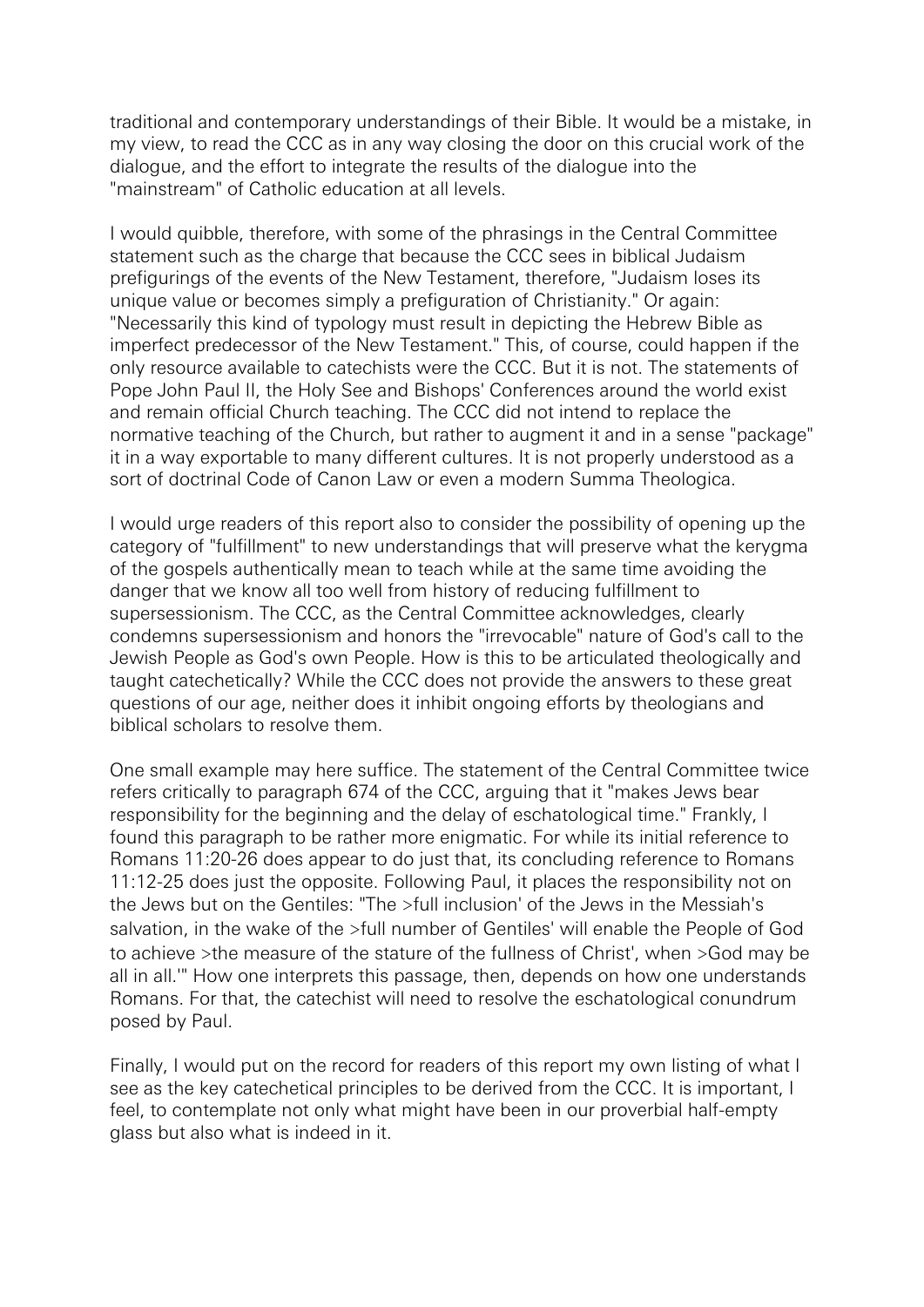### Basic Catechitical Principles of the CCC with Regard to the Presentation of Jews and Judaism

It seems clear that the Catechism, very explicitly intends to break with the major elements of the ancient "teaching of contempt" that envisioned God cursing and punishing "the Jews" for the alleged collective guilt in killing Jesus "deicide" and hurled incessant polemics against Jewish faith and, indeed, against God's Word in the Hebrew Scriptures (the "old Law") itself. One can see this explicit intention to break with the denigrations of the past in the strong statements and fresh phrasings that the Catechism uses throughout the text. These provide the frame for understanding its approach.

1. The Church's understanding of God's People, the Jews, is stated in the present tense not the past tense. "Israel is the priestly people of God, >called by the name of the LORD,' (Dt 28:10) and >the first to hear the word of God," the people of >elder brethren' in the faith of Abraham" (63).

2. Whatever the historical involvement of individuals, Jews as such are not collectively responsible for Jesus' death (597). The Catechism's insistence on this principle and its numerous implications for classroom presentation of the New Testament is driven home by its extensive treatment under article 4 of the Creed, "suffered under Pontius Pilate, was crucified ..." (571-630). It is under this overarching rubric rejecting the very essence of the old teaching of contempt that the Catechism organizes its major discussion of Jesus' relationship to the faith of his people (Israel, Law & Temple: 574-586), to which we shall return below.

3. God's Covenant with the Jewish People is "irrevocable" (839-840, 2173). The New Covenant has neither abrogated nor superseded "the First Covenant" (522). The Catechism is quite explicit: "The Old Covenant has never been revoked" (121). This is a reference to Pope John Paul II's framing of the issue in his extraordinary address to the Jewish community of Mainz, Germany, where he boldly likened the contemporary dialogue between the Church and the Jewish People to the relationship between the Sacred Scriptures themselves: "The first dimension of this dialogue, that is the meeting between the people of God of the Old Covenant, never revoked by God (Romans 11:29) is at the same time a dialogue within our Church, that is to say between the first and second parts of her Bible" (November 17, 1980).

4. The Hebrew Scriptures are to be presented "as the true Word of God" with their own permanent integrity and dignity. As the Catechism states, "the Church has always vigorously opposed the idea of rejecting the Old Testament under the pretext that the New Testament has rendered it void (Marcionism)" (123). Thus, there should be an emphasis on "the unity of the divine plan" (140). As the 1974 Vatican Guidelines for Implementing Nostra Aetate fleshed out this principle: The Hebrew Bible and the Jewish tradition founded on it must not be set against the New Testament in such a way that the former seems to constitute a religion of only retributive justice, fear, and legalism, with no appeal to love of God and neighbor (Dt 6,5; Lev 19,18; Hos 11, Mt 22).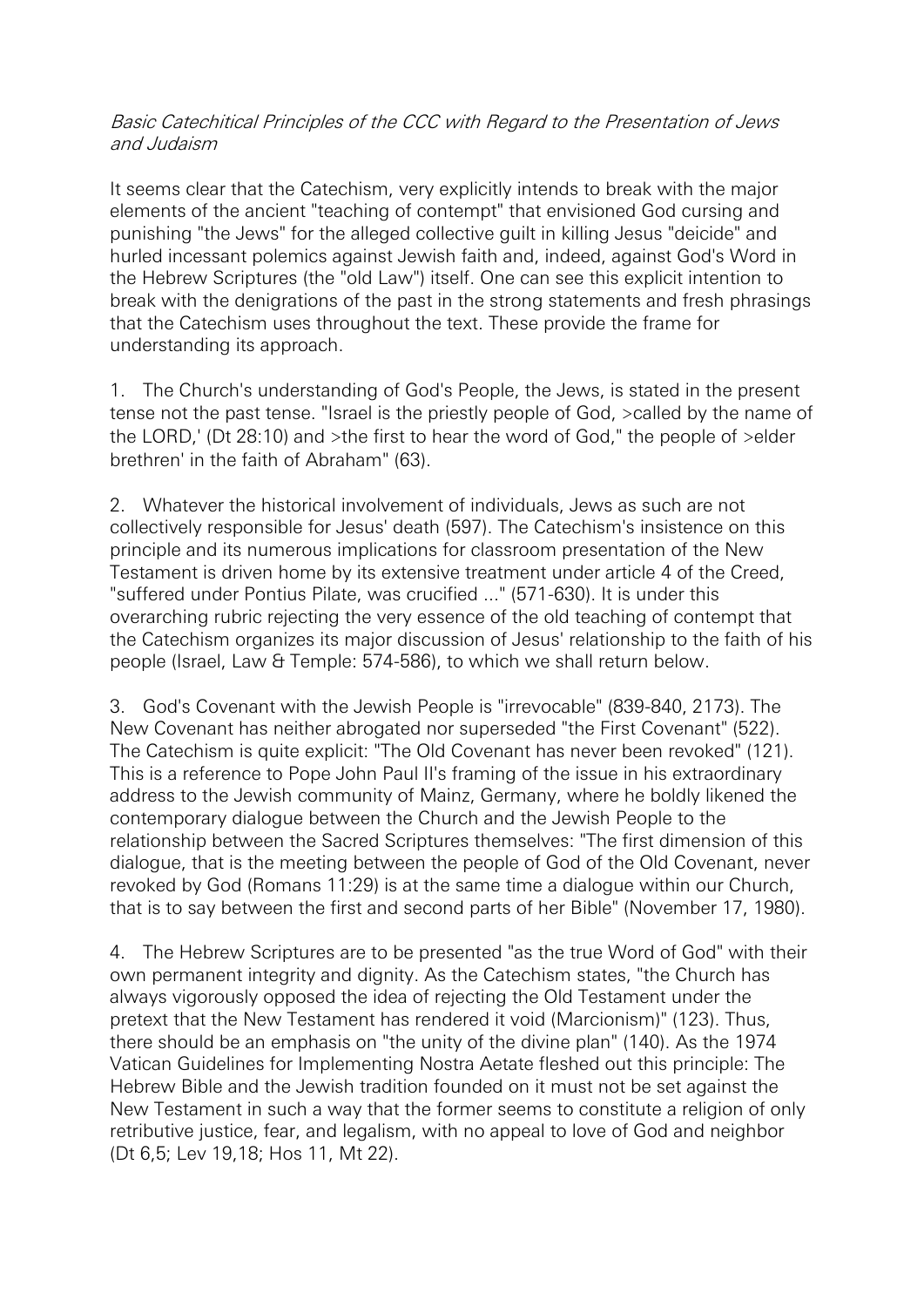5. While Christians validly see in the Hebrew Scriptures "prefigurations of what God accomplished in the fullness of time in the person of his incarnate Son" (128), typology and fulfillment are not the only valid approaches to interpreting the Hebrew Bible. "Such typological reading discloses the inexhaustable content of the Old Testament, but it must not make us forget that the Old Testament retains its own intrinsic values as revelation reaffirmed by Our Lord Himself (129). This paragraph of the Catechism reflects Section I of the Holy See's 1985 Notes on the Correct Way to Present Jews and Judaism in Catholic Preaching and Catechesis, which deals at length with "the relations between the Testaments." The Notes urge catechists to "profit discerningly from the traditions of Jewish reading" of the Bible from ancient to modern times. This task of drawing the fruits of dialogue with Jews into the classroom has, even in our own country, only just begun. Likewise, the Catechism follows tradition in distinguishing the various "senses" of Scripture: "literal" (governed by critical exegesis) and "spiritual" (allegorical, moral and analogical) with the latter three "based on" the former (115-119).

6. The Catechism in two paragraphs (839-840) distills what it considers essential to an understanding of "the relationship of the Church with the Jewish People." The first echoes the Second Vatican Council's Nostra Aetate, the Pope's 1986 address at the Rome Synagogue and the prayer "for the Jewish people" from the reformed Good Friday liturgy of the Roman Missal: "When she delves into her own mystery, the Church, the People of God in the New Covenant, discovers her link with the Jewish People, >the first to hear the Word of God.' The Jewish Faith unlike other non-Christian religions, is already a response to God's revelation in the Old Covenant," citing then Romans 9:4-5 and 11:29, as did the Council. One will note here the distinctive intimacy of what the Council called the Church's ongoing "spiritual bond" with Jews and Judaism and why the Pope called the Jews our "elder brothers" in the faith in the present tense and not as a past event exhausted in New Testament times (see also 63). The validity not only of the "first covenant" but of present-day Jewish belief and practice as a faithful "response to God's revelation" is affirmed.

7. Catechists need to look beyond past and present in speaking of "fulfillment" and imbue their teaching with eschatological urgency. "When one considers the future, God's People of the Old Covenant and the new People of God tend towards similar goals: expectation of the coming (or the return) of the Messiah." Acknowledging frankly the very real differences in Messianic beliefs between Jews and Christians (and, one might add, among both Jews and Christians, this framing allows the fulfillment theology of the Catechism to be freeing and challenging rather than exclusivist or supersessionist. As the Section of the 1985 Notes of the Holy See, on which the Catechism here relies, states: "Attentive to the same God who has spoken, hanging on the same word, we Jews and Christians have to witness to one same memory and one common hope in God who is the master of history. We must accept our responsibility to prepare the world for the coming of the Messiah by working together for social justice ... and international reconciliation. To this we are driven, Jews and Christians, by the command to love our neighbor, by a common hope for God's Reign and by the great heritage of the Prophets." These sentiments of the Holy See's Commission, in turn, echo numerous similar statements of the Pope over the years.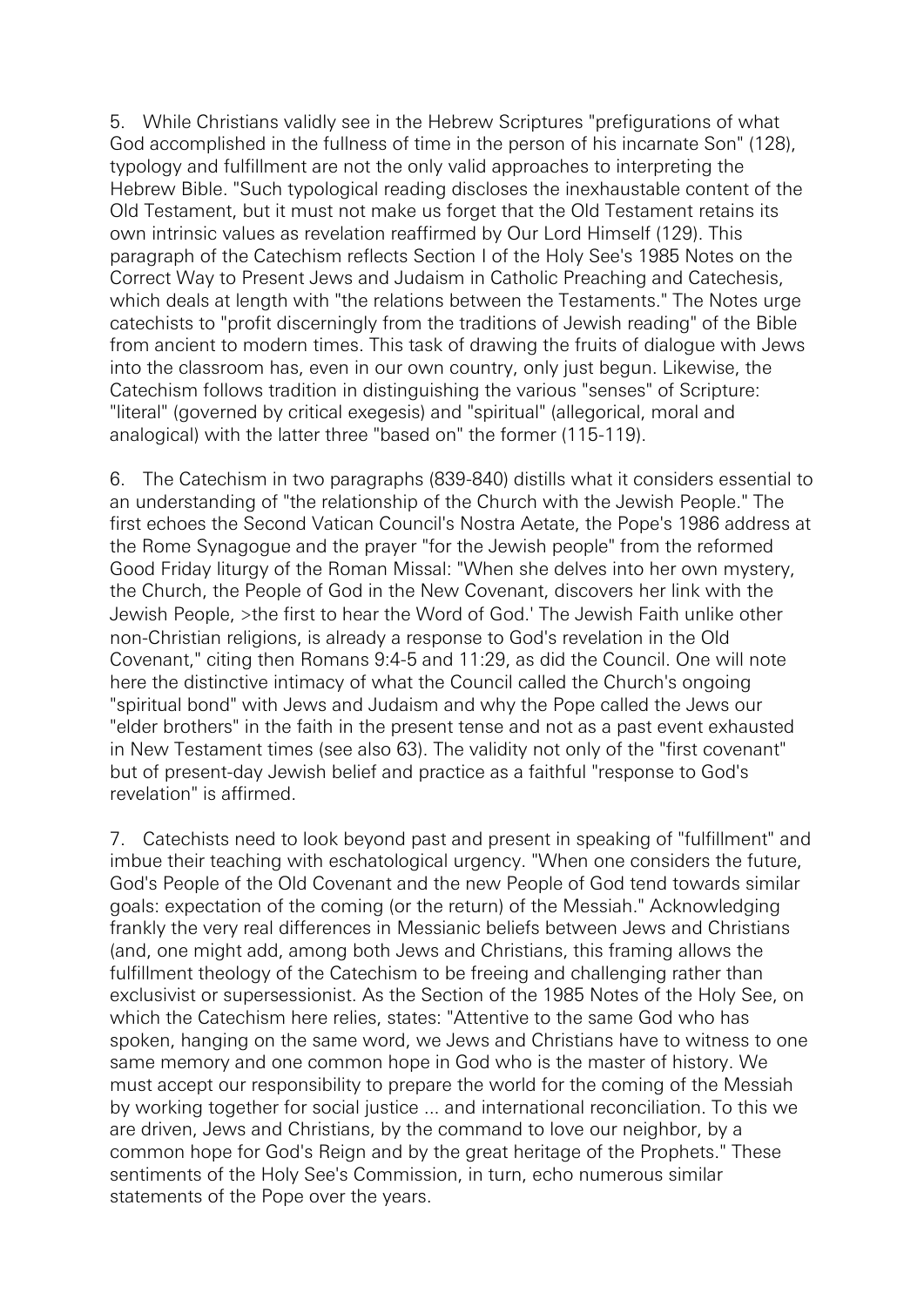8. Reiterating the words of Pope John Paul II to representatives of Bishops' Conferences in Rome (March 6, 1982) and the emphasis in the 1985 Vatican Notes which followed from the Pope's words, the Catechism declares that "a better knowledge of the Jewish people's faith and religious life as professed and lived even now can help our better understanding of certain aspects of Christian liturgy" (1096). This Section goes on to spell out the Jewish roots of Christian liturgical practices such as the proclamation of Sacred Scripture, response of praise and intercession for the living and dead, the structure and lectionary cycle of the Liturgy of the Word and of the Hours, central prayers such as the Lord's Prayer, the great feasts of the Church and the liturgical cycle itself, especially the Passover, which "both celebrate." "For Jews it is the Passover of history, tending toward the future; for Christians it is the Passover fulfilled in the death and Resurrection of Christ, though always in expectation of its definite consummation." Again, the eschatological caveat ("already here/not yet here") calls Jews and Christians into a dialogue of mutual reconciliation, expectation and working together to prepare the world for God's Reign, a task Jews call tikkun olam (repairing the world). Again, if religious educators are to tap the spiritual richness of Jewish liturgical tradition as a resource for deepening understanding not only of Jesus but of subsequent Christian liturgical development, solid studies of Jewish sources and practices over the centuries will need to be undertaken in Catholic schools at all levels.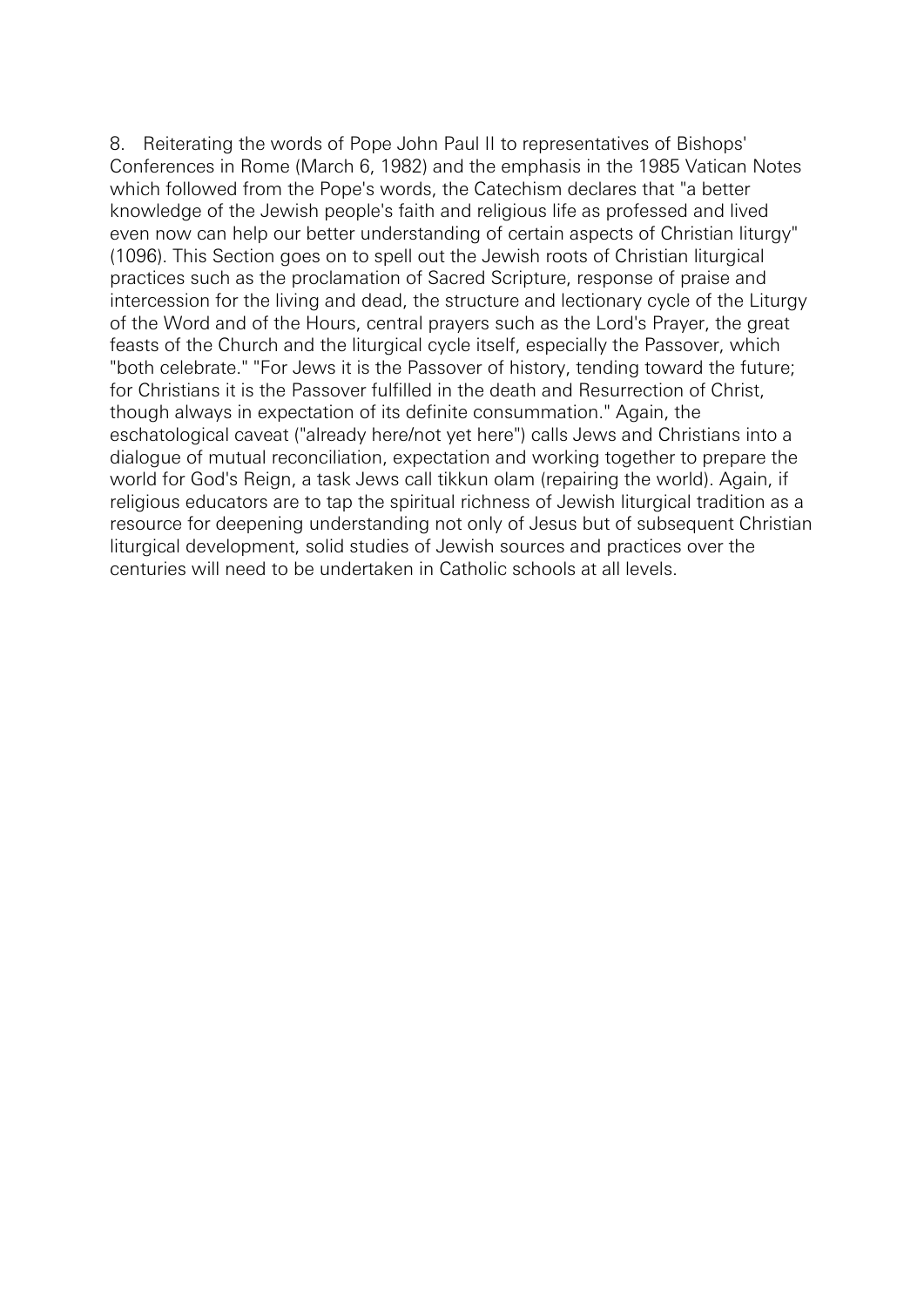#### 2. James L. Heft

I am a Catholic theologian, for the last seven years provost of a Catholic university, and have been very interested in the Jewish-Catholic dialogue for the past two decades. I have been personally involved in this dialogue and have published a few articles about it. My purpose is twofold: first, to reflect on the German Bishops' statement; and second, to do so as someone who is an American.

Before I do either of these things, allow me to make some general comments about the publication of the Catechism in the United States and its reception here. As many may know, the Catechism was written originally in French and approved by the Pope in June of 1992, and then quickly translated into Italian and Spanish. After a good deal of controversy, mainly over inclusive language, a problem particular to English-speaking countries, and then especially among university people, the approved English version was released in the Fall of 1994.

Many comments published by theologians in the United States on earlier drafts of the Catechism were frequently negative. An entire issue (March 3, 1990) of the Jesuit weekly, America, contained essays by five theologians and a bishop. At least two book-length collections of essays on the Catechism were also published.

Once the approved version appeared, there was widespread criticism in the press about the lack of inclusive language. Eventually, however, more positive and substantial evaluations began to appear. Thousands of copies of the Catechism were sold. Universities held symposia on it and dioceses throughout the country organized programs for their religion teachers to learn about its contents. Some on the Left remained critical; some on the Right wanted it used as a textbook for teaching high school and college students. Most, however, have come to see it as it was intended to be seen: as a compendium, a point of reference for official Catholic teaching.

I am impressed with the thoughtful and nuanced statement of the German discussion group on how Jews and Judaism are treated in the Catechism. The literature on this subject in the United States covers nearly all the same points, but not as succinctly. Typically, the positive points of the Catechism's treatment are noted by us as well: the Catechism does not back away from the statements of Vatican II, clearly speaks of the irrevocable nature of the covenant between God and the Jews, speaks positively of Jesus' identity as a Jew, of the Pharisees, and flatly rejects the notion of any collective responsibility of the Jews for the death of Jesus. Moreover, the general consensus, if I can speak of such, is that the Catechism tries to include, besides the teachings of Vatican II on the Jews, the 1974 and 1985 documents of the Vatican's Commission for Religious Relations with the Jews, without, however, going beyond them, and without trying to resolve some of the difficulties that remain. Dr. Eugene Fisher, the Director of Catholic-Jewish Relations for the U.S. National Conference of Catholic Bishops, has published several articles that summarize the "centrist" reception of the Catechism's teaching on the Jews.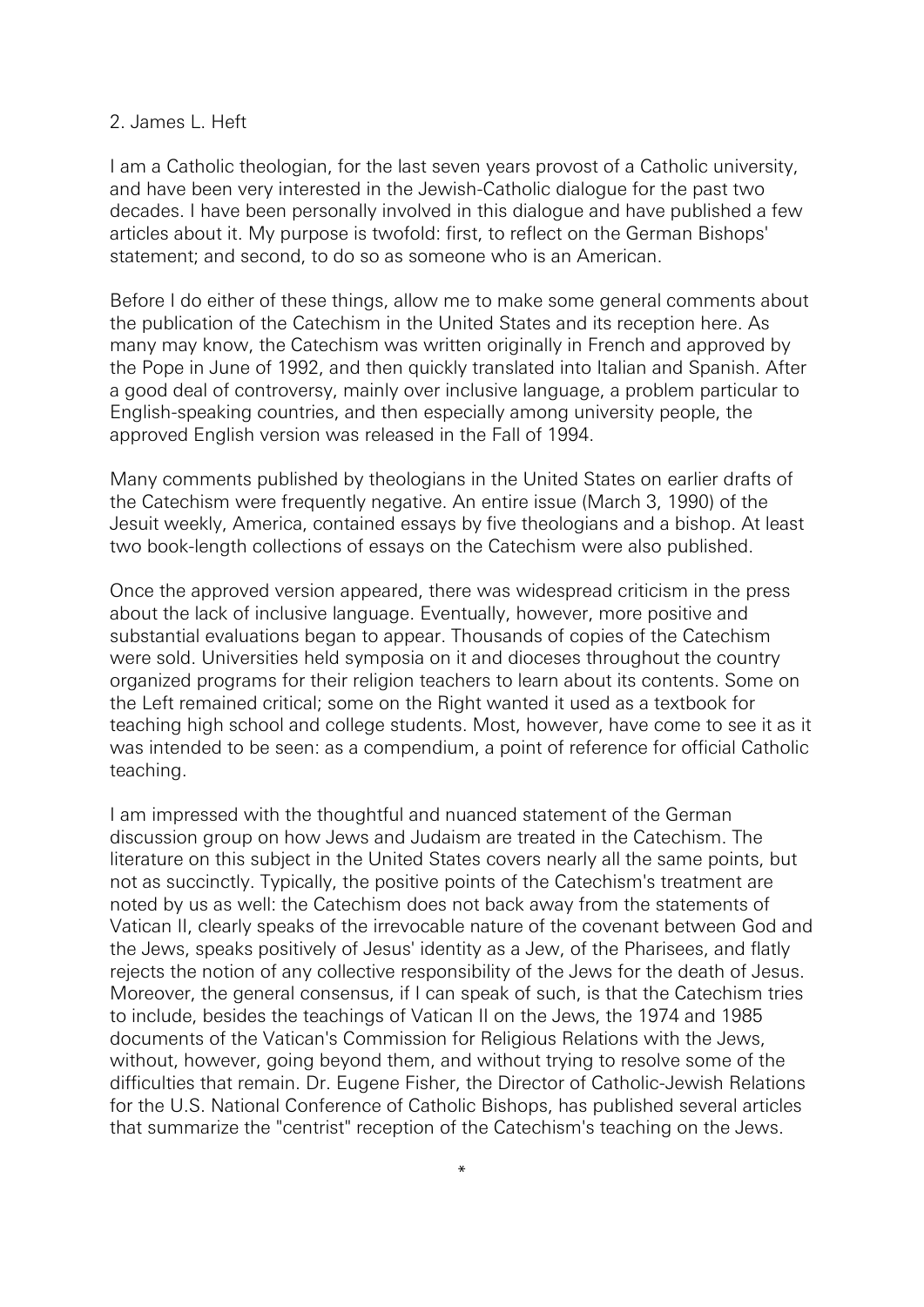The German statement points out many of the weaknesses of the Catechism's treatment of the Jews, including especially the way in which "typology" can leave one with the impression that Israel should cease to exist now that the "new Israel", the Church, has arrived.

We speak of this in English as the theory of "supersessionism"; that is, any teaching that would suggest that Judaism has no legitimate reason to continue to exist once Jesus has appeared. The critics of the Catechism see supersessionism implied in such statements as "the New Testament fulfills the Old Testament" and "the Church replaces the Jews as God's people."

Without question, there is a negative interpretative side to the "typological" approach to Scripture. The Fathers of the early Church frequently employed such typology, and in fact, historically, such usage fueled the flames of the "teaching of contempt", which erupted in various fatal fires for Jews throughout the history of Christianity, culminating in the massive conflagration of the Shoah. And the roots of such supersessionism can be traced back even further, as the German Bishops observe when referring to "ecclesiastical anti-Judaism", to the very statements of the New Testament about "the Jews", especially in the Gospel of John.

The situation created by such use of typology would be partially corrected by focusing on those things which Christians and Jews still hold in common: the belief in one God, a God who is merciful and compassionate, a God who forgives his people. Moreover, a positive portrait of contemporary Judaism, one which recognizes that Judaism continues to be a living religious tradition, would also help blunt the negative potential of typology. Finally, a thoughtful statement of why the Church continues to have a special relationship with Judaism, one without which it could not understand itself, would make it clearer that Judaism has not been and should not be superseded.

Two final comments that come to me as I read the German statement. Both of these comments refer to the very last of three deficiencies that remain in the new Catechism. I agree that the Catechism could have made a very positive impact by pointing out that Jews and Christians, especially today and especially in the West, face a common challenge both within their own affluent communities, and in facing a world of unbelief. It was put in a striking manner by the Chief Rabbi of England, Jonathan Sacks. Speaking in London in September 1995 on the first night of Selichot, the penitential spell that precedes the Jewish New Year, Dr. Sacks argued that the return to the land brought about by Zionism has been followed by a crisis of belief: "A hundred years ago we had the faith but not the land. Today we have the land, but what has happened to the faith?" He continued, "We understand why in 15th century Spain, or in 19th century Germany and Russia, Jews left the community. They were in fear for their lives. Today, Jews are free and accepted and successful and above all we have a home. It is possible that the greatest danger to Jewish survival will turn out to be, God forbid, not Nazi Germany or Soviet Russia, but our own indifference?" Dr. Sacks went on to deplore "the loss of Jewish meaning in our lives", and the "split developing between the religious minority and the secular majority, each growing yearly more extreme". The answer, he said, was for the entire Jewish people "to come to God" (in The Tablet, 23 September 1995).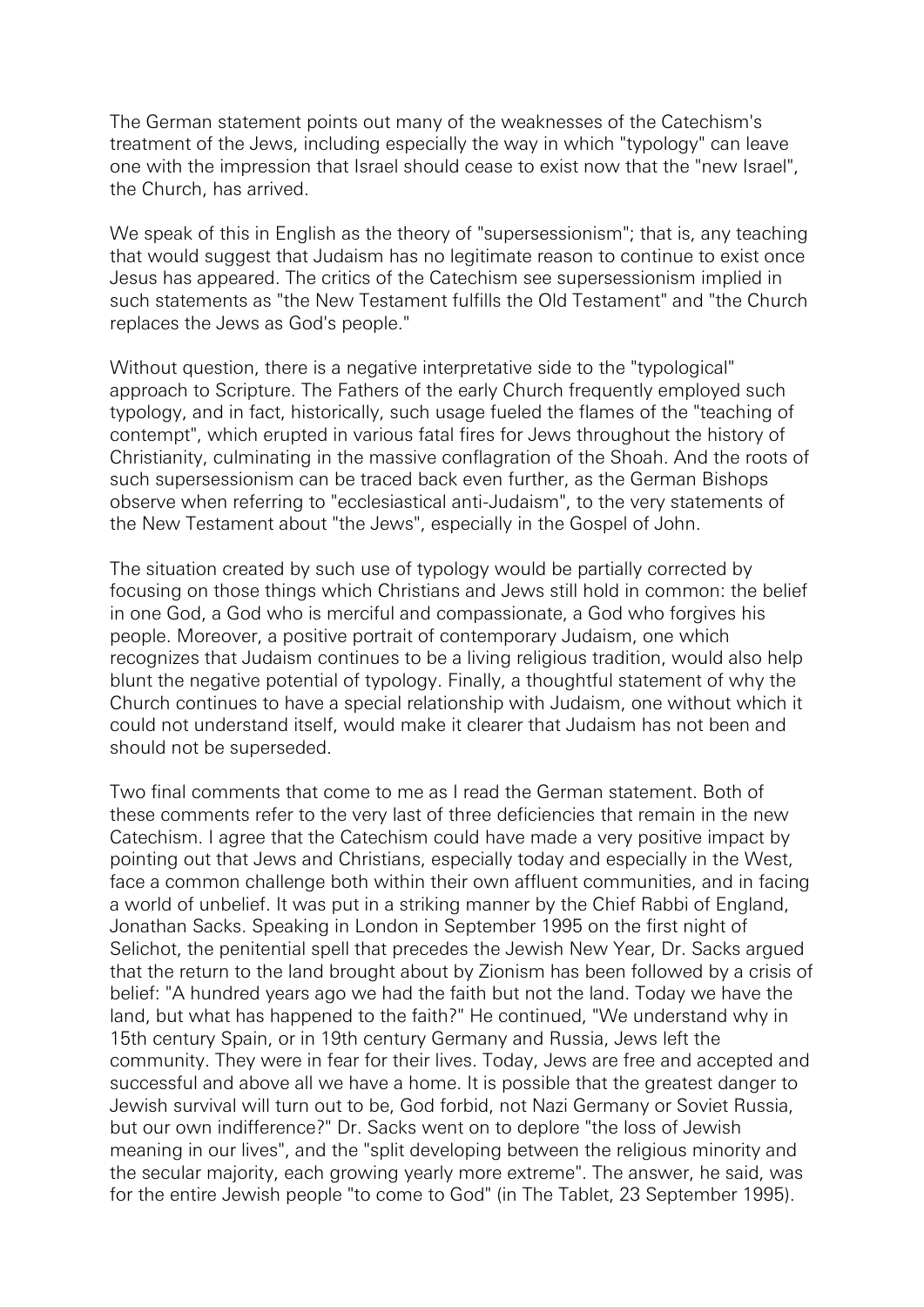The same could be said of most Catholics in the West. Never before in history have so many Catholics been so affluent. And never before has the danger of a loss of genuine faith been greater. In view of this, Catholics and Jews face a deep common problem: genuine faith in the face of a world that is, in large part, indifferent to matters of religious faith. The Catechism could have made such an observation. Had it done so, both Catholics and Jews would be seen to face a similar challenge.

The second observation has to do with the difficulty of speaking about "guilt, pain and reconciliation". The Jewish Christian dialogue in the United States deals less with that existential angst rooted in the German Christian soul, especially since the last six decades. Here, the discussion is often dominated on the Catholic side by various theological issues, and on the Jewish side by various political and religious issues. While our responses to the Catechism's treatment of the Jews have been quite similar, the existential relationship between Jews and Christians in the United States remains less marked by the events of the last 60 years. In fact, in the late 1920's in the United States, when the campaign of the Catholic Al Smith for the presidency of our country met with strong anti-Catholicism, Catholics and Jews came together to form an organization to fight racial and religious prejudice: the National conference of Christians and Jews, now called The National Conference. This organization remains a vital witness and force throughout the country.

\*

Another thoughtful participant in the Jewish-Catholic dialogue is Fr. John Pawlikowski, a professor of Social Ethics at the Catholic Theological Union in Chicago. He recently wrote about three phases that the Jewish-Catholic dialogue have gone through in the United States. The first phase he describes as the "cleansing" phase. Based on the teachings about the Jews at Vatican II, this phase examined educational texts used in the Catholic Church and removed from them those themes that were clearly "supersessionist". The second phase, which in some ways reaches back before Vatican II, has to do with the way in which Christian scholars are recognizing the value of the Hebrew Scriptures (the "Old Testament") in ways that allow it to stand on its own right. This movement among scholars has allowed Christians to appreciate as never before the Jewishness of Jesus, and the Judaism of the time of Jesus. The third phase, continues Pawlikowski, is only now beginning. It is the effort to rethink the relationship of the Church to the Jews in fundamentally new ways. Progress in this third phase will help us, I assume, to find ways to make use of "typology" without running the risk of "supersessionism", to recognize, as Christians, Jesus as the "fulfillment" of the utterances of the Hebrew prophets, without at the same time suggesting that as a consequence these prophecies no longer have a unique role for the Jewish people, and to profess Jesus as the "Savior of the world" and still affirm a continuing validity and necessity for the existence of the great living tradition of Judaism.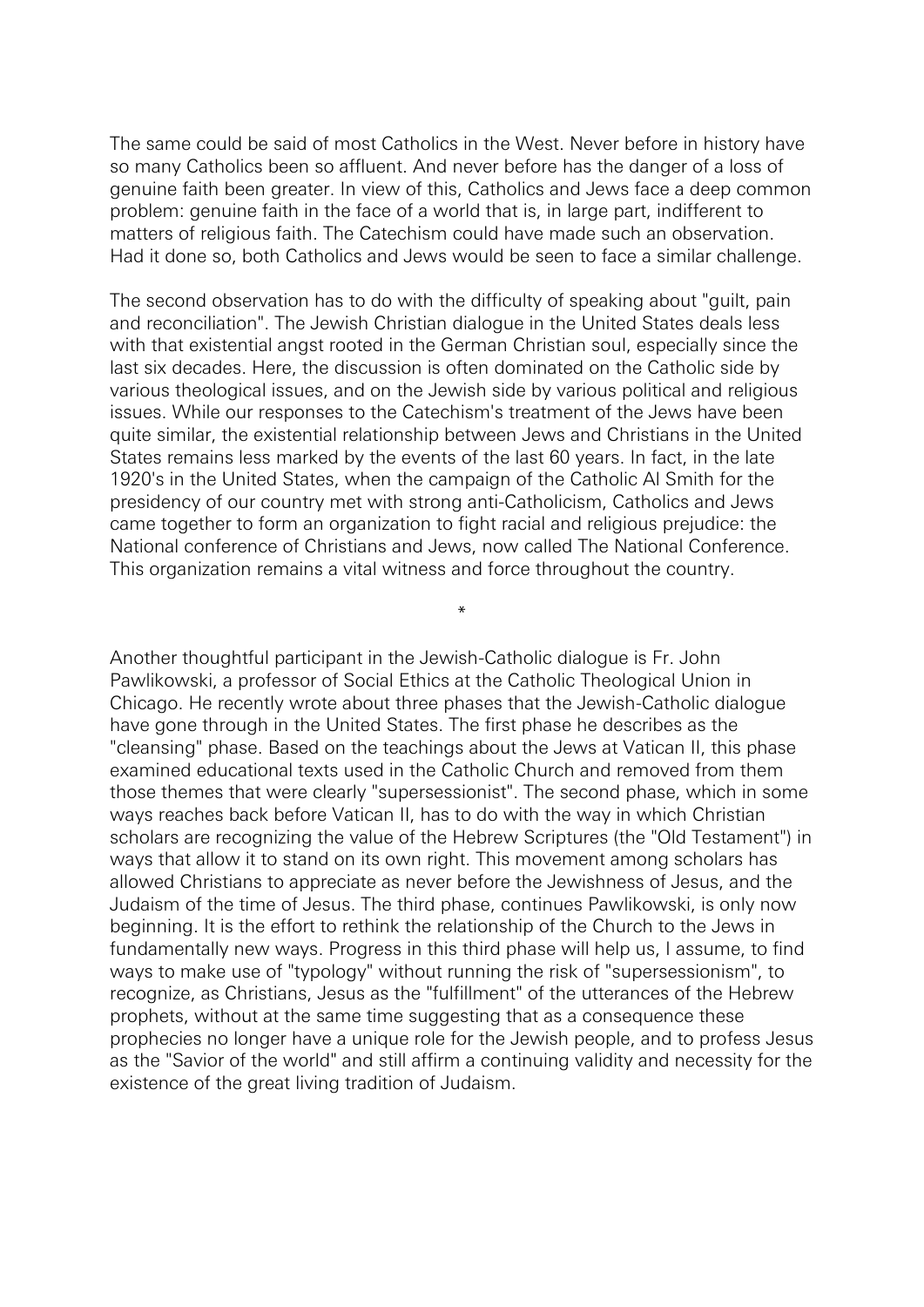#### 3. Alan Mittleman

The intervention of the dialogue group, Jews and Christians, accurately analyzes the failure of the 1992 Catechism to develop a coherent, positive approach to Judaism and the Jewish people. The Jewish reader of the Catechism cannot fail to note its conflicting tendencies. It clearly wants to continue, as the relevant predecessor documents did, what one might call a moral affirmation of Jews and Judaism. That is to say, the Catechism wants to eschew antisemitism, undo prejudice, nurture an appreciation of the richness of Judaism and of its relatedness to the Church. It wants Catholics to recognize Jews as persons of faith. On the other hand, the Catechism falls short of generating a theology that really sustains these sorts of moral affirmation. Its moral and theological impulses are in discord.

In this regard, the Catechism is a slightly less generous version of the 1985 Guidelines. Many Jewish critics of that document, including this writer, noted at the time that the reliance of the Guidelines on a typological hermeneutic undercuts a credible affirmation of Judaism and supports supercessionism, qualified and nuanced though it might be. If the inherent, divinely intended trajectory of the Hebrew Bible is the New Testament, as both the Guidelines and the Catechism (e.g. 140) teach, then rabbinic interpretation of Torah - the very heart of Judaism! - is necessarily off the mark. At this point, moralistic intention of the document to restore a prejudice-free reputation to the pharisees is subverted by a theology which consigns their Judaism to the realm of illusion and confusion.

The Catholic scholar, Hans Hermann Henrix, writing on the 1985 Hinweise remarked that they contain a "christologische Dialektik von Ja und Nein zu Israel" (christological dialectics between Yes and No regarding Israel). Henrix takes the incoherence which I have pointed to and elevates it to an interpretative principle, that is, the Church's response to Israel must necessarily be dialectical. On the most optimistic reading, "so wird man vielleicht doch von einem Ja sprechen koennen, welches das Nein umgreift; es ist ein Ja nicht ohne das Nein, aber das Nein bleibt im Ja integriert" (thus one can speak of a Yes which encompasses the No, it is a Yes not without the No, but the No remains an integral part of the Yes). These remarks seem to me entirely germane to the Catechism as well.

But if it is true that incoherence, dialectic and ambivalence are structural rather than contingent features of the Church's theology, then on what basis do the authors of the Interjection criticize the Catechism? Even if it can go further on certain key points, how far can it ultimately go? Can (should) the Church see the Jews as the Jews want to see themselves? Is that the ideal which theology should posit? Or must the Church hold on to its dialectic of yes and no to Israel in order to remain Church? These are the hard questions which "netzakh yisrael!" the eternity of Israel poses but which the Catechism only dimly grasps.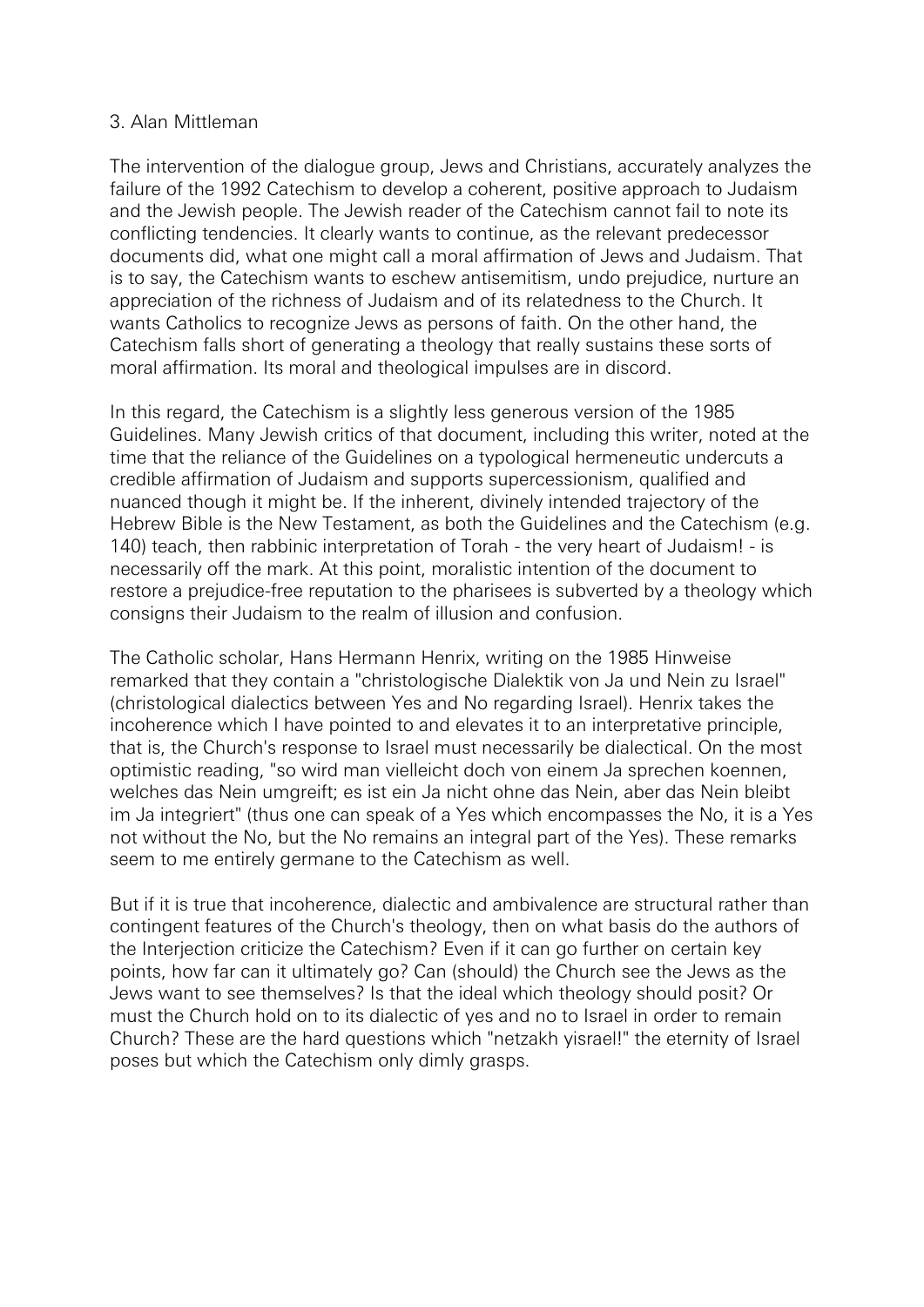#### 4. Michael A. Signer

It is with some hesitation that, as a Jew, I write (at the invitation of Professor Hanspeter Heinz) about the Central Committee's reflection on the presentation of Judaism in the New Catechism. The Catechism is a Catholic document for Catholics. According to the preface written by Pope John Paul II, the Catechism is to serve as the foundation for all local churches in their catechesis. How can a Rabbi offer critical comment on a document which is promoted by such high authority?

An initial response would be that the new Catechism seems to have evoked intense discussion and argument among Catholics both during its composition and after its publication. Many publications have appeared in America which offer comment on the Catechism. They have offered serious analysis of its method and its content. One might, in fact, offer the positive argument that the new Catechism has stirred up a very serious discussion about the most central ideas in Catholicism and will ultimately lead to a new flowering of theological literature. One American scholar indicated that the new Catechism will encourage the laity to become more "literate" or "learned" in their faith. As a Jew, I am encouraged by any document which promotes serious discussion about religious ideas that will encourage people to take them into their own lives.

It also seems to me that the Central Committee's analysis of the treatment of Judaism and the Jewish people within the new Catechism furthers the Jewish-Catholic dialogue which has entered into an entirely new period since II Vatican's schema Nostra Aetate. This new period, now only thirty years old, permits Jews and Catholics to speak as partners who share a family relationship - something which could not be imagined prior to 1965. It has been a source of considerable pain to me that these most fruitful discussions have occurred long after the creative interchange in Germany between protestant Christianity and Judaism. How would Rabbi Leo Baeck, Franz Rosenzweig or Martin Buber have responded to the post-Shoah changes in the Catholic Church? From reading their literary inheritance, I would think that they would very much endorse the report of the Central Committee of German Catholics. I know that my beloved teacher, Rabbi Jakob Petuchowski, would feel that his years teaching in Germany and his intense contacts with German Catholic theologians had been well spent.

The Central Committee acknowledges that the Catechism maintains the most significant theological development of II Vatican: Jews are not guilty for all time of the death of Christ. Par. 597 both in its rubric and its explication makes this point with great emphasis. Equally important from a Jewish perspective is Par. 598 which makes the constructive theological claim that Christians by their own sins contribute to the death of Christ. This paragraph is important because it leaves no ambiguity about the significance of sin in Christ's crucifixion and removes Judaism and the Jewish people entirely from the theology of the Cross.

Another positive development in the Catechism is the presentation of the life of Jesus within the context of Judaism (574-576). The Catechism emphasizes the uniqueness of Jesus within the Judaism of his time. This leads to an interesting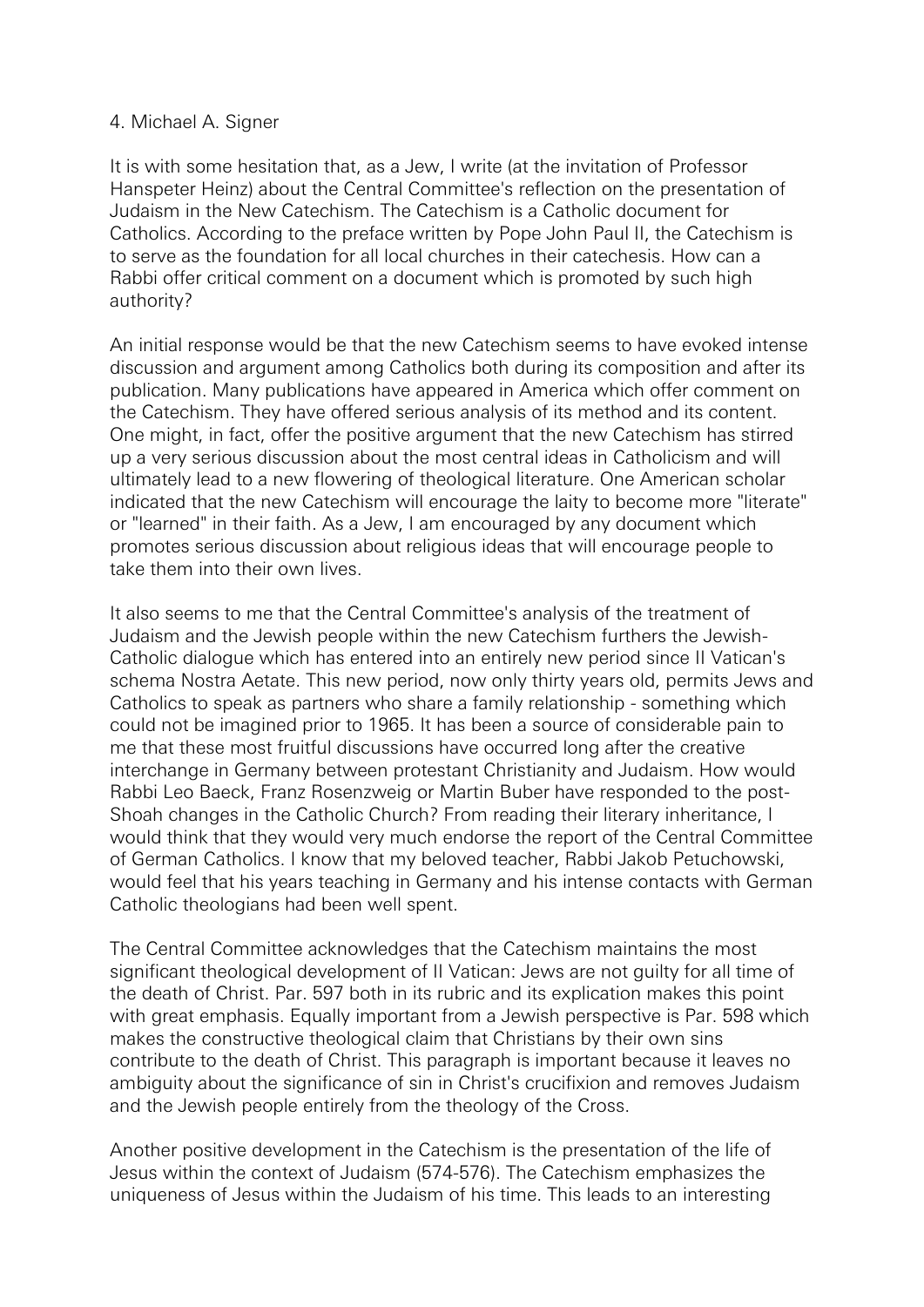dialectical tension of positive and negative evaluation of Judaism at the time of Jesus: Par. 577-582 indicates a negative perspective on Jewish law at the time of Jesus, and at the same time, Par. 583-586 reveals a positive evaluation of the Jerusalem Temple.

One would certainly expect the Church to present the uniqueness of Jesus with regard to other religious groups of his life time. However, it is somewhat surprising in light of the very sophisticated writings of Jewish and Christian biblical scholars to have Torah and Jewish observance of Torah presented in such a negative light. This will make it more difficult for Christians to come to understand Judaism as "the way of Torah". Rabbi Leon Klenicki has drawn particular attention to the use of the term "Law" in the Catechism which he stresses should have been understood according to the Hebrew term "Halakha" which means a "pathway to God".

The spirit of II Vatican's message about Judaism may also be found in Par. 839 which repeats the initial sentence of Nostra Aetate 4. The next sentence is original to the Catechism and strengthens the positive evaluation of Judaism among non-Christian religions, "The Jewish faith, unlike other non-Christian religions, is already a response to God's revelation in the Old Covenant." Judaism, as Pope John Paul II has emphasized in many speeches, occupies a unique place among non-Christian religions: it is part of the covenanted community with God. The Catechism concludes Par. 839 with two citations from Romans (9:4-5, 11:29) that emphasize the unique position of Judaism.

These positive statements are seriously subverted by Par. 840 which adds an eschatological dimension to the previous paragraph:

And when one considers the future, God's People of the Old Covenant and the new People of God tends towards similar goals: expectation of the coming (or the return) of the Messiah. But one awaits the return of the Messiah who died and rose from the dead and is recognized as Lord and Son of God; the other awaits the coming of a Messiah, whose features remain hidden till the end of time; and the latter waiting is accompanied by the drama of not knowing or of misunderstanding Jesus Christ.

Two elements in this paragraph require careful attention because they place Judaism in a pre II Vatican position. First is the term "God's people of the Old Covenant" to describe Jews, and "new People of God" to describe Christians. Some theologians would claim that "God's people of the Old Covenant" is a positive expression of the Church's esteem for the Old Covenant which has never been revoked. However, when this expression is placed in the context of "the new People of God" it acquires a more negative tone, as if the "new" takes over the "old". The second disturbing part of this paragraph is the final phrase which describes the Jewish people in its eschatological expectation of the Messiah. As a Jew, I think that the Catechism correctly describes the classical Jewish expectation of the Messiah: "his features remain hidden until the end of time". However, the last phrase describing Jewish waiting for the eschaton as "accompanied by the drama of not knowing or of misunderstanding Jesus Christ" sounds quite offensive. The positive evaluation of Judaism is betrayed by describing them as they currently live in the world less than complete. How different is this from the medieval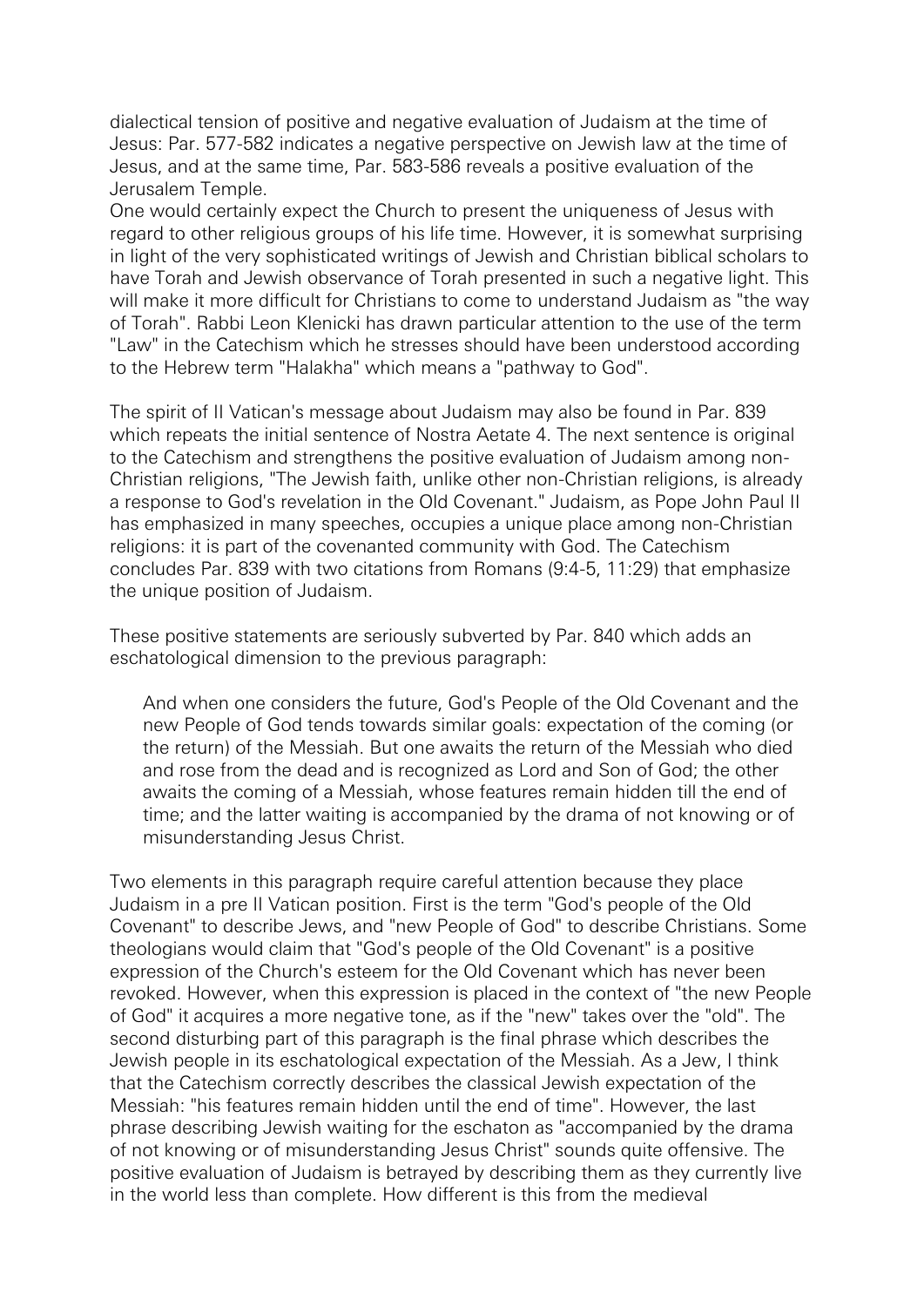understanding of the Jews as perfidi which means "incomplete"? The statement by the Central Committee also emphasizes the oscillating and contradictory theology of the eschaton in the Catechism when it calls attention to Par. 762 which gives the impression that the covenant with Israel was actually broken and replaced by the Church, or that the Jews bear the responsibility for the beginning and the delay of eschatological time in Par. 674.

It is this sense of disappointment that is captured so eloquently by the Central Committee's evaluation of the Catechism as "falling beneath expectations that must be put forward nowadays." I strongly support the critical comments by the Central Committee that a positive presentation of Judaism is missing in the Catechism. There is no attempt to reveal the beliefs about God which are common to Judaism and Christianity. One searches throughout the Catechism in vain to find some positive reference to the post-Biblical Judaism of the Rabbis which is truly the religion of Jews since the time of the origin of the Church. Fr. Gerard Sloyan, an American Biblical scholar, has argued that "the Christian community in effect declares the Jews a non-people by attending to them anciently but not modernly". It would seem that the authors of the Catechism failed to take into account the many positive statements by the Popes from John XXIII to John Paul II, as well as the statements written by the Vatican Commission on Relations with the Jews especially the 1985 Notes on the Correct Way to Present Jews and Judaism in Preaching and Catechesis in the Roman Catholic Church. Theologians like Eugene Fisher and Sr. Mary Boys have noted the Catechism's failure to mention the 1985 Notes. Sr. Boys points out the irony that "an earlier ecclesial document (the 1985 Notes) might be read as questioning the Catechism." I find it curious that the Catechism does not mention any of the positive statements made about Judaism by local Synods of Bishops in the United States, Europe or Latin America. How sad that thirty years of productive collaboration between Christians and Jews have produced so little influence on the Catechism.

The Central Committee's evaluation emphasizes another significant criticism of the Catechism: the treatment of the relationship between the two Testaments in the Christian Bible. While the value of the Old Testament is confirmed (Par. 121-123) it is described as "perfected" only by the New Testament. This is the hermeneutical process of the entire Catechism as we learn from Par. 1963, "According to the Christian tradition the law is holy spiritual and God, yet imperfect." An alternative formulation of the same idea is Par. 1967, "The law of the Gospel fulfills, completes, surpasses and perfects the old law." Ultimately the law is a "pedagogue" to lead people towards Christ (Par. 708). This statement is, of course, based on Gal. 3:24 but it would be difficult to teach Christians or to convince Jews that the Catholic Church holds Judaism in high esteem when the foundations of Jewish revelation are described as less than complete. While this may have been a perfectly reasonable historical description of the ways Christians have understood the Law as part of God's revelation, I wonder why it remains necessary for the Catechism to maintain such a strong apologetic and defensive theme.

From the critique of the relationship between the two testaments of the Christian Bible arise serious questions by the Central Committee and American theologians about the use of typology as a teaching device in the Catechism. Many Jewish theologians became concerned about typological interpretation after the 1986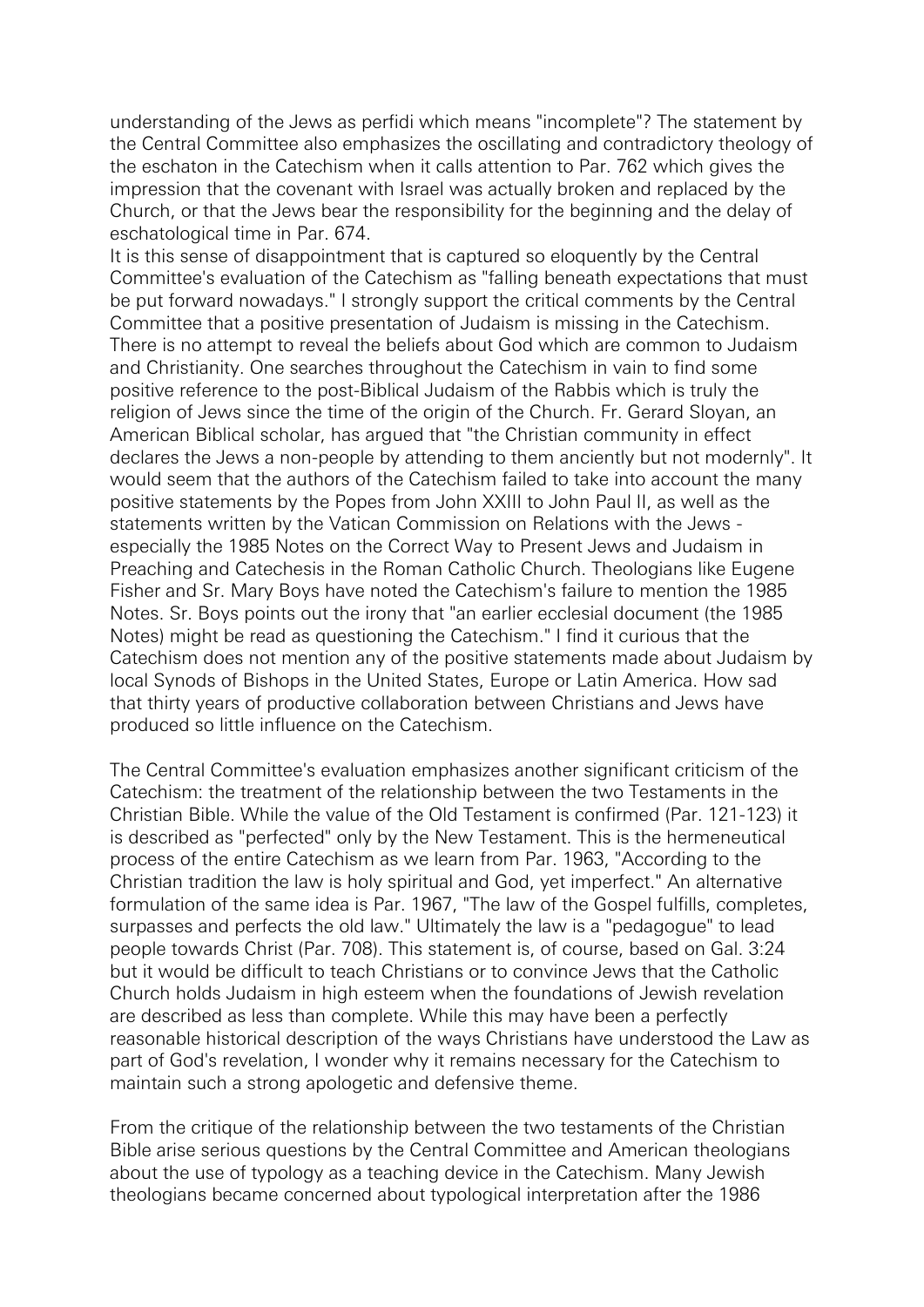Notes appeared. Christian theologians also expressed some doubts about the 1985 Notes' presentation of typologies. The Catechism would confirm their initial impressions.

If the Old Testament is >imperfect' then it serves only as a shadow of the reality established in the New Testament. This typological formula appears in the Epistle to the Hebrews and in Apostolic Writings such as the Epistle to Barnabas, the Didache, and Apostolic Constitutions. The darker side of typological interpretation in the early Church is revealed in Melito of Sardis' Homily on Passover. The positive statements about Judaism in the Catechism provide a defense against a negative image of the Old Testament. However, uncritical readers of the Catechism are most likely to quickly pass over the lessons of the Hebrew Bible into the Church. The danger of Marcionism is, therefore, always present in reading those portions of the Catechism which focus on the sacraments and life of the Church.

How unfortunate that readers of the Catechism will not approach typology with the more sophisticated ideas expressed in the Pontifical Biblical Commission's statement of 1994:

The Church reads the Old Testament in light of the Paschal Mystery, the death and resurrection of Jesus Christ, who brings a radical newness and sovereign authority, and gives a meaning to Scripture that is decisive and definitive (cf. Dei Verbum 4).This new determination of meaning has become an integral element of the Christian faith. It ought not, however, mean doing away with all attempts to be consistent with that earlier canonical interpretation which preceded the Christian Passover. One must respect each stage of the history of salvation. To empty the Old Testament of its own prophetic meaning would be to deprive the New Testament of its roots in history.

As a Jew it would never be my expectation for Christians not to emphasize their own reading of the Hebrew Bible in light of the kerygma of their faith. However, as the Pontifical Biblical Commission has stated "One must respect each stage of the history of salvation." When the Catechism uses simple correspondences between events in the Christian Bible as its typological foundation, it empties the Christian tradition of part of its rich heritage. As Mary Boys has argued "The Catechism uses typology which is a liturgical and poetic method and transforms it into prose and proposition". When poetry is turned into prose it loses its power to transform the human spirit.

When I think about the new Catechism, I trust that it will be well interpreted by my Catholic colleagues in Europe, North America and Latin America who have worked so intensively in the dialogue. They have sought out Jews who have helped them to a better understanding of Judaism, of the Jews as a people living God's word in the world. My concern is for those Catholics whose sole guide to Judaism will be the Catechism. In the remote corners of Africa and Asia where there are many Catholics who will never meet a living Jew, how will their attitudes toward Judaism develop? Will they learn from Catholics who have experienced Judaism? Or will they simply read the Catechism with all of the tensions and contradictions which the report of the Central Committee has uncovered?